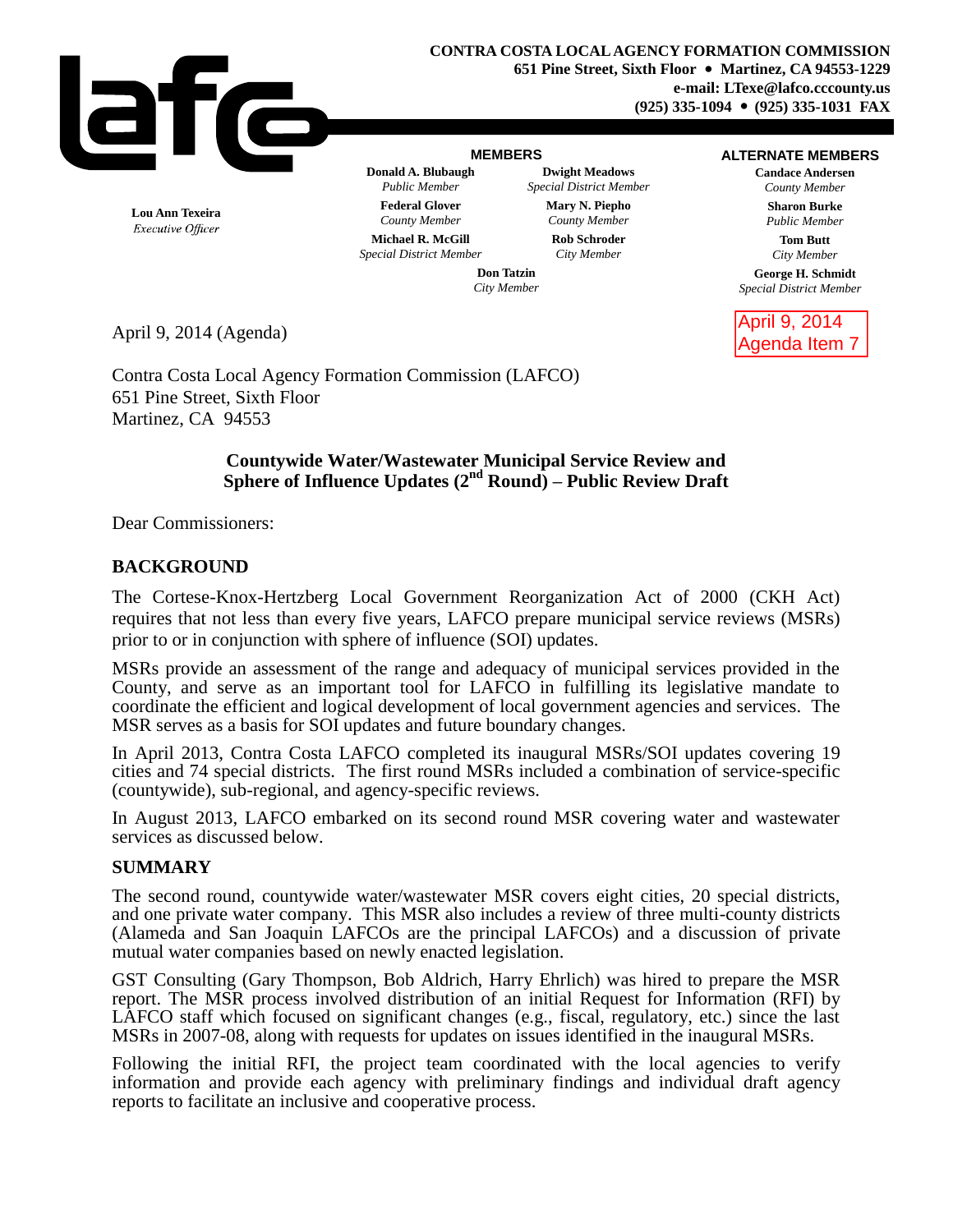On March 5<sup>th</sup>, the Public Review Draft MSR report was released. The report was posted on the LAFCO website [\(www.contracostalafco.org.](http://www.contracostalafco.org/)), and agencies and interested parties were notified of the availability of the report and comment period, which ended on March 26. A number of agencies responded. A summary of the comments received and responses to comments will be presented at the April  $9<sup>th</sup>$  LAFCO meeting.

At the LAFCO meeting on April  $9<sup>th</sup>$ , the consultants will provide an overview of the MSR report and findings, share comments received to date, and receive additional comments from the public and the Commission. The consultants have grouped the agencies into three categories: cities, special districts with minor issues, and special districts with significant issues. The presentation will also cover agency finances, disadvantaged unincorporated communities (DUCs), mutual water companies and other issues.

The Commission will be asked to set a public hearing for May 14, at which time the Commission will consider accepting the Final MSR report, adopting the required determinations, and updating the SOIs for a number of the special districts covered in the MSR.

## **DISCUSSION**

*Municipal Service Review* - The countywide water/wastewater MSR (2<sup>nd</sup> round) covers 29 agencies, and focuses on significant changes since the last MSRs in 2007-08, along with updates on issues identified in the inaugural MSR.

In accordance with the MSR, LAFCO must prepare written determinations relating to various factors including the following:

- Growth and population projections
- The location and characteristics of any DUCs within or contiguous to the sphere of influence
- Present and planned capacity of public facilities, adequacy of public services and infrastructure needs or deficiencies including needs or deficiencies related to sewers, municipal and industrial water, and structural fire protection in any DUCs within or contiguous to the sphere of influence
- Financial ability of agencies to provide services
- Status of and opportunities for shared facilities
- Accountability for community service needs, including governmental structure and operational efficiencies
- Any other matter related to effective or efficient service delivery, as required by commission policy

The MSR process does not require LAFCO to initiate changes of organization based on service review findings; it only requires that LAFCO make determinations regarding the provision of service. However, as a result of the MSR, LAFCO may update/amend an SOI and/or initiate a change of organization or reorganization. The MSR report provides governance and SOI/boundary options, which may be used to support future changes of organization by the Commission.

*Sphere of Influence Updates* – The MSR serves as a basis for SOI updates and future boundary changes. On April 9<sup>th</sup>, the consultants will review major findings and significant issues, along with governance options and SOI recommendations.

SOI recommendations for the eight cities are not included in this MSR. Further, the MSR does not include SOI recommendations for the three multi-county districts (Byron Bethany Irrigation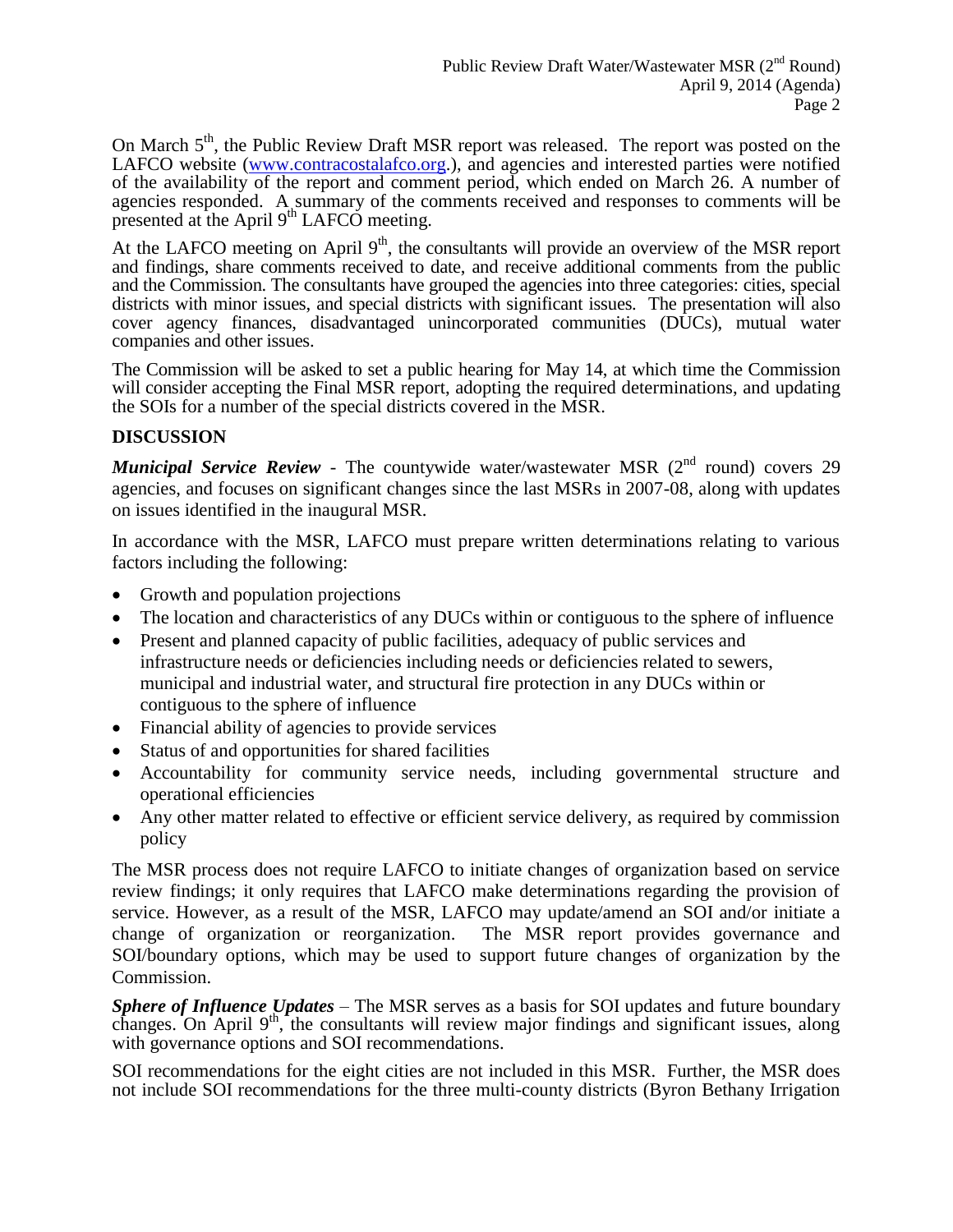District, Dublin San Ramon Services District, East Bay Municipal Utility District), as Contra Costa LAFCO is not the principal LAFCO for these districts.

The consultants will review the SOI recommendations at the April 9<sup>th</sup> LAFCO meeting. A full discussion of governance and SOI options is included in the MSR report. LAFCO staff will provide its recommendations to the Commission in May, at which time the Commission will be asked to accept the Final MSR report, make the required determinations, and update the SOIs.

#### *Agency Overview*

The following is a brief description of the agencies covered in the MSR report. The consultants will provide additional information at the LAFCO meeting on April  $9<sup>th</sup>$ . For a full discussion, please refer to the MSR report, which can be found on the LAFCO website (http://www.contracostalafco.org/municipal\_service\_reviews.htm).

**City of Antioch –** The City provides retail water service. The City's primary sources of water include the Sacramento/San Joaquin River Delta and Contra Costa Canal via Contra Costa Water District (CCWD) facilities. The City also provides wastewater collection and conveyance services; Delta Diablo (DD) provides wastewater treatment and disposal. The City's service area is the City of Antioch and a few areas outside the City limits. The MSR provides several recommendations, including annexing small islands (i.e., County fairgrounds and landfill), and studying potential consolidation with Delta Diablo.

**City of Brentwood –** The City provides retail and wholesale water service. The City's primary sources of water include the San Joaquin Basin and San Joaquin River Delta through agreement with East Contra Costa Irrigation District. Brentwood also has an option to purchase treated water from CCWD. The City also provides wastewater collection, conveyance, treatment and disposal services. The City's service area is the City of Brentwood and two parcels outside the City limits. It is recommended that the City annex these parcels.

**City of Concord -** The City provides wastewater collection and conveyance services; Central Contra Costa Sanitary District (CCCSD) provides wastewater treatment and disposal. The City's service area includes the cities of Concord and Clayton and some areas outside the City limits including the Ayers Ranch island. It is recommended that the City annex the Ayers Ranch area.

**City of Hercules –** The City provides wastewater collection and conveyance services within the City's boundary. Treatment is provided at the Pinole-Hercules Wastewater Treatment Plant (WWTP). The cities of Hercules and Pinole each have a 50% ownership in the WWTP; Pinole is the designated operator.

**City of Martinez –** The City provides retail water service and purchases its water from CCWD. The City's service area includes about 75% of the City's corporate boundaries, unincorporated areas to the northeast, southeast and southwest, and some parcels within the northwest portion of the City of Pleasant Hill. The MSR provides several recommendations, including annexing areas receiving water service, and studying potential consolidation with Contra Costa Water District.

**City of Pinole –** The City provides wastewater collection and conveyance services within the City boundary. Treatment is provided at the Pinole-Hercules Wastewater Treatment Plant (WWTP). The cities of Hercules and Pinole each have a 50% ownership in the WWTP; Pinole is the designated operator.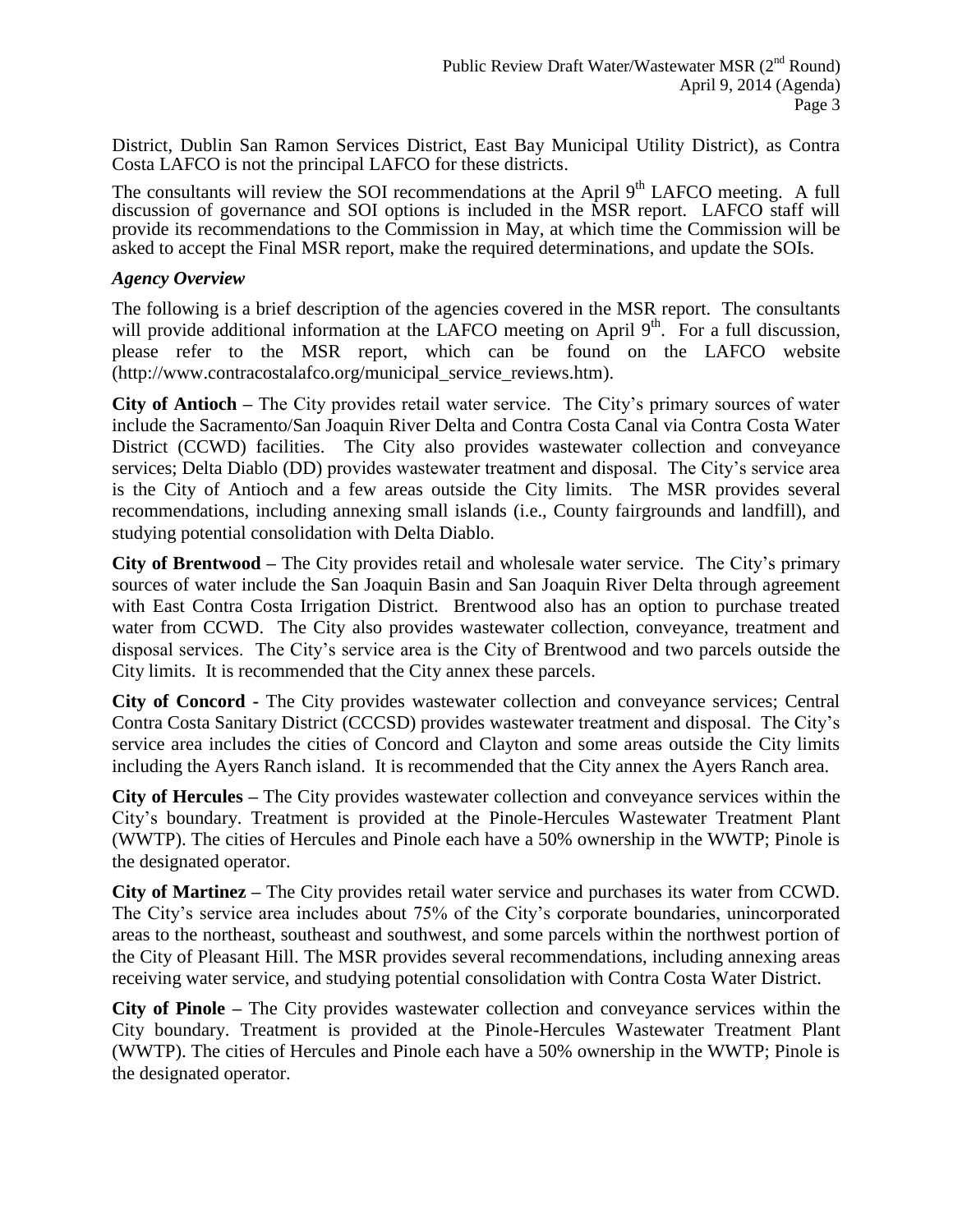**City of Pittsburg –** The City provides water treatment and distribution; untreated water is purchased from CCWD and treated at the City's Water Treatment Plant. Water supplies are supplemented by locally produced groundwater. The City also provides wastewater collection services. Wastewater is discharged into DD's system for treatment and disposal. The City is providing service to one customer outside the City limits. The MSR recommends that the City study potential consolidation with DD.

**City of Richmond -** The City provides wastewater service to a majority of the City's residents (65% or 68,000) within Richmond. Abutting the City's service area, West County Wastewater District (WCWD) provides sewer collection service to a small portion of the City on the northern border of the City, adjacent to the City of San Pablo; and Stege Sanitary District (SSD) collects wastewater for a portion of the City in the eastern hills, adjacent to the City of El Cerrito.

**Byron Bethany Irrigation District (BBID)** – BBID provides agricultural water service in addition to delivering raw untreated water to the Mountain House community and the City of Tracy. BBID is a multi-county district serving portions of Alameda, Contra Costa and San Joaquin counties. San Joaquin is the principal county for LAFCO proceedings.

This is the first MSR prepared by any of the three LAFCOs for BBID. An overlap in service boundaries between BBID and the Town of Discovery Bay Community Services District was identified as part of this MSR. While Contra Costa LAFCO is not the principal LAFCO, this is an important issue which should be addressed. The MSR also suggests potential consolidations with East Contra Costa Irrigation District and/or BSD be studied.

**Byron Sanitary District (BSD) -** BSD provides wastewater collection, treatment and disposal services. BSD services 173 connections and serves a population of 995. BSD also provides service to the Orrin Allen Youth Rehabilitation Facility, which is outside the BSD boundary. The MSR recommends expanding the District's SOI to include this area.

**Castle Rock County Water District (CRWD) –** CRCWD is a small, independent water district serving a rural unincorporated community near the City of Walnut Creek. The District has 55 connections providing untreated water for landscape irrigation, some commercial uses and four commercial stables. CRCWD purchases untreated water from CCWD pumped from an open canal. Approximately 20% of CRCWD's customers use the water in their own homes and are responsible for all water treatment. CRCWD's service area is 150+ acres. As part of this MSR, we learned that CRCWD is a special district under LAFCO's jurisdiction.

**Central Contra Costa Sanitary District (CCCSD) –** CCCSD provides wastewater collection and treatment to over 467,500 residents and 3,000 businesses, covering a 144-square mile area. Cities and communities served by CCCSD include Danville, Lafayette, Moraga, Orinda, Pleasant Hill and Walnut Creek, portions of Martinez and San Ramon, and other unincorporated areas within the central portion of the County. CCCSD also receives and treats wastewater from the collection systems of the City of Concord and the City of Clayton. Since the 2008 MSR, CCCSD has made significant progress and is nearing completion of its out of agency service and boundary clean-up.

**Contra Costa Water District (CCWD) –** CCWD provides whole and retail water to most of **c**entral and northeastern Contra Costa County, and serves over 500,000 people. The District's untreated water service area includes Antioch, Bay Point, Oakley, Pittsburg and portions of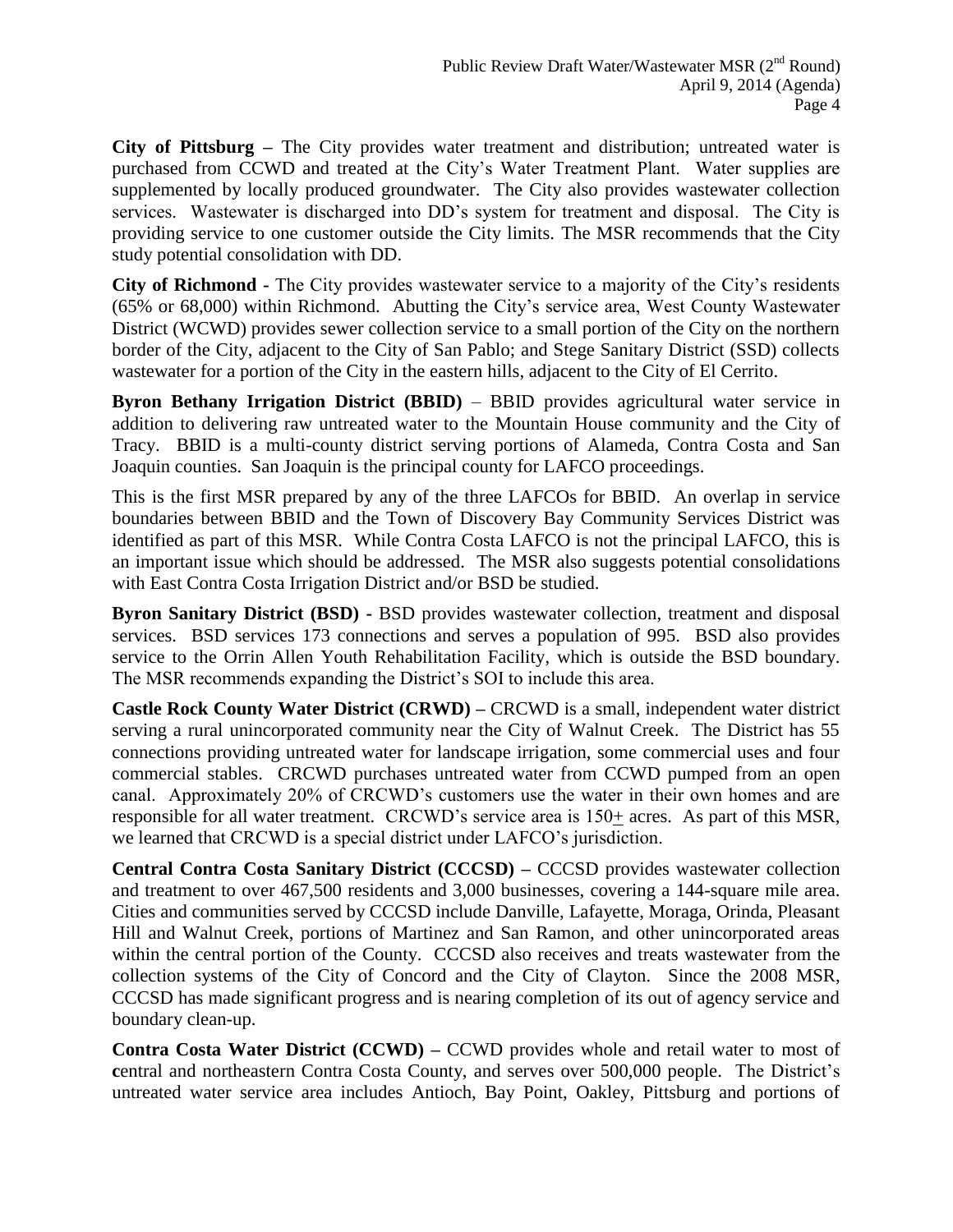Brentwood and Martinez; the treated water service area includes Clayton, Clyde, Concord, Pacheco, Port Costa, and parts of Martinez, Pleasant Hill and Walnut Creek. CCWD also provides wholesale treated water to Brentwood, Golden State Water Company (Bay Point), Diablo Water District (Oakley), and Antioch. The District's primary source of water is the U.S. Bureau of Reclamation's Central Valley Project (CVP). The MSR recommends removing the Veale Tract from the District's SOI.

**County Sanitation District No. 6 (SD No. 6) –** SD No. 6 is a dependent special district that was formed in 1992 to provide wastewater service to the Stonehurst subdivision, now located within the City of Martinez. Stonehurst consists of 47 parcels and was primarily developed during the 1980s. Approximately 100 residents live within the community. SD No. 6's boundaries comprise 115+ acres. As part of its 2008 MSR, LAFCO designated a zero SOI for SD No. 6 signifying future dissolution and consolidation with a municipal sewer service provider (e.g., CCCSD). The on-site septic system is considered temporary. Maintaining the existing system of septic tanks/on-site treatment and disposal is not a viable, long-term option. SD No. 6 is ordered by the State to connect to a municipal wastewater service provider when service is available. It is recommended that SD No. 6 provide LAFCO with regular status reports.

**County Service Area M-28 (CSA M-28) –** CSA M-28 provides water service (well with reverse osmosis) to the Willow Mobile Home Park located on the eastern edge of Bethel Island. The service area is 23+ acres. The mobile home park, containing 172 mobile homes and about 275 residents, is considered fully developed. The area is considered a DUC. The water system is in need of significant upgrades. Following the MSR in 2007, LAFCO assigned a zero SOI for CSA M-28 signifying future dissolution and consolidation with an alternative service provider. Since 2007, the County has pursued various governance and service options, including consolidating CSA M-28 with DWD, transfer of the system to the property owner, grant opportunities and service options. It is recommended that CSA M-28 provide LAFCO with regular status reports.

**Crockett Community Services District (CCSD) –** CCSD was formed in 2006 through the reorganization of three agencies: Crockett-Valona Sanitary District, County Sanitation District No. 5 (Port Costa) and County Service Area P-1. CCSD serves two separate and distinct communities – Crockett and Port Costa – and is authorized to provide wastewater collection, treatment and disposal; community recreation services; street lighting; landscape maintenance; and, graffiti abatement. The MSR recommends expanding CCSD's SOI to include one parcel that is currently being served outside CCSD's boundary, and that annexation should be pursued.

**Delta Diablo (Sanitation District) (DD)** – DD provides wastewater collection services for the unincorporated community of Bay Point and the cities of Antioch and Pittsburg. DD serves a population of 190,567 residents in a service area of 52+ square miles. The MSR suggests that consolidation of DD and the cities of Antioch and Pittsburg should be studied.

**Diablo Water District (DWD)** – DWD collects, treats and supplies water for customers and the parks, schools and businesses throughout a 21-square mile service area. DWD currently serves 40,893 residents, including the City of Oakley and other unincorporated areas including portions of Knightsen. The District's primary sources of water include CVP (purchased from CCWD) and groundwater extracted from San Joaquin Valley Basin. The MSR recommends expanding the District's SOI to include the Liberty Union High School site and all of Bethel Island.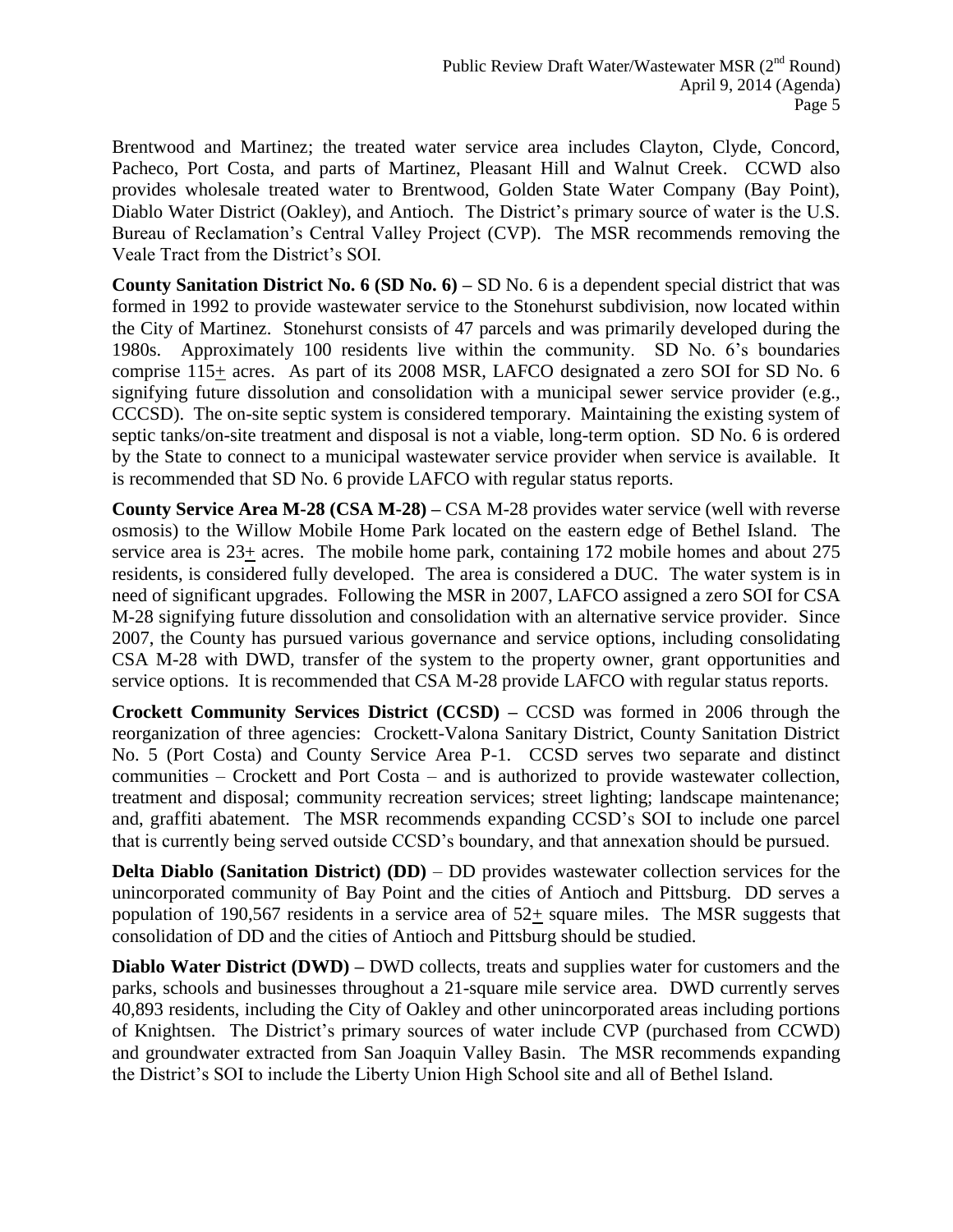**Dublin San Ramon Services District (DSRSD) –** DSRSD is a multi-county district serving Alameda and Contra Costa counties, including Dublin, the Dougherty Valley, U.S. Army Reserve Forces Training Area (Camp Parks), Federal Correctional Institution at Dublin, and Alameda County's Santa Rita Jail. The District provides water supply, recycling, sewer collection, treatment and disposal services. Within Contra Costa County, DSRSD provides wastewater collection/treatment to the southern portion of San Ramon and water/recycled water services to the Dougherty Valley area. Alameda is the principal county for LAFCO proceedings.

**East Bay Municipal Utility District (EBMUD) –** EBMUD provides wholesale water, retail water, wastewater collection and wastewater treatment services for an area of  $331+$  square miles in Alameda and Contra Costa counties. EBMUD provides potable water to approximately 1.3 million people within the two-county service area, and wastewater treatment to an estimated 650,000 residential customers and 20,000 businesses and industrial users. The District's primary source of water is the Mokelumne River watershed. Within Contra Costa County, EBMUD provides water service in a 146+-square mile service area to 477,212 residents. In 1944, EBMUD added wastewater collection to its services with the formation of Special District No. 1 (SD-1). SD-1 provides service within Alameda and Contra Costa counties to an area of 88+ square miles. Within Contra Costa County, EBMUD provides wastewater service to 28,107 customers located in the City of El Cerrito, the unincorporated community of Kensington and a portion of the City of Richmond. Alameda is the principal county for LAFCO proceedings.

**East Contra Costa Irrigation District (ECCID) –** ECCID supplies irrigation water for agricultural, landscape and recreational uses, as well as raw water for treatment and delivery to urban areas. ECCID's boundary includes the City of Brentwood, portions of the cities of Oakley and Antioch, unincorporated areas south and east of Brentwood, and the unincorporated community of Knightsen. ECCID's service area is 40+ square miles. Regarding water supply, the District diverts water from Indian Slough on Old River. The MSR suggests that consolidation with BBID be studied.

**Golden State Water Company (GSWC) –** GSWC is included in the MSR for informational purposes, as LAFCO has no jurisdiction over this agency. GSWC is an investor-owned, public utility company regulated by the California Public Utilities Commission (CPUC). GSWC owns and operates 38 water systems throughout 75 cities and 10 counties in California. GSWC serves the unincorporated community of Bay Point, with a current population of 23,276, and a service area of 7.4 square miles. Bay Point is characterized by a mixture of residential and commercial land uses. Water sources include local groundwater (6- 8% of supply) and water purchased from CCWD (92-94% of supply).

**Ironhouse Sanitary District (ISD) –** ISD provides sewage collection, treatment and disposal services to the City of Oakley, Bethel Island, and other unincorporated areas of the County. ISD serves nearly 40,000 customers in a service area of  $37<sub>±</sub>$  square miles. The MSR recommends expanding the District's SOI to include the Liberty Union High School site.

**Knightsen Town Community Services District (KCSD) –** KCSD was formed in 2005 to provide flood control and water quality (drainage services) for the unincorporated community of Knightsen, which is an area of low elevation that receives runoff flow from nearby areas. The area is largely agricultural, with an estimated population of 1,568 residents. The area is in need of detention basins and facilities to treat storm water runoff. The 2008 MSR identified concerns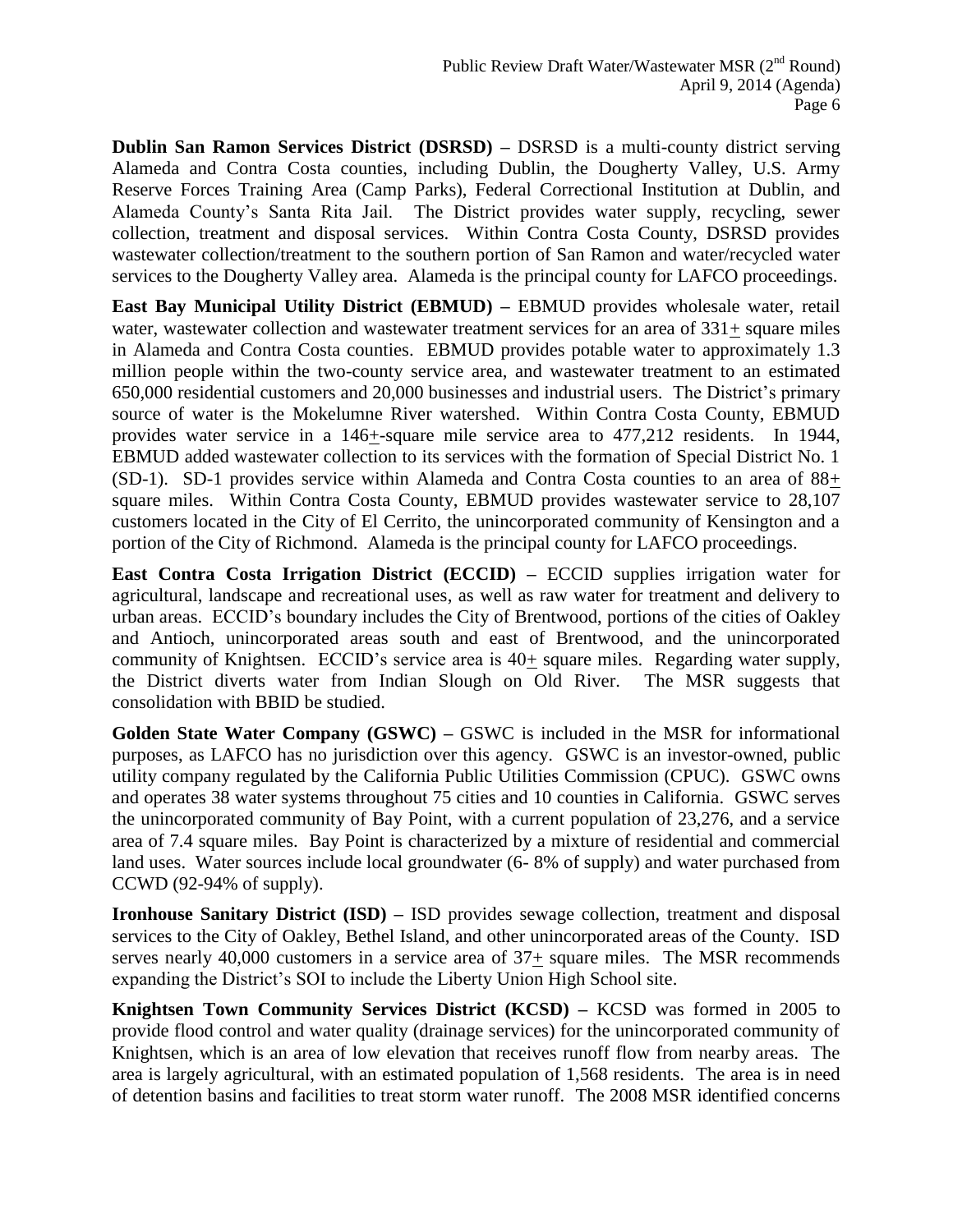with the District and lack of services/programs. KCSD does not currently provide any physical services related to its original purpose due to a lack of funds to construct the facilities. KCSD owns no physical assets or improvements. KCSD continues to seek funding and recently partnered with a habitat conservancy group to apply for grant funding opportunities. The MSR recommends adopting a zero SOI and consideration of an alternative governance option, including dissolution and transfer of service responsibilities to another local agency (e.g., Contra Costa Resource Conservation District, the County, a CSA). The MSR also recommends that the District provide progress reports to LAFCO every six months.

**Mt. View Sanitary District (MVSD) –** MVSD provides wastewater collection, treatment, and disposal services for the northeasterly portion of the City of Martinez and adjacent unincorporated areas to the northeast. MVSD collaborates with CCCSD to provide a permanent Household Hazardous Waste Collection facility and disposal services for the central portion of the County. MVSD serves 18,253 residents in a service area of 4.73+ square miles.

**Rodeo Sanitary District (RSD) –** RSD provides wastewater collection, treatment, and disposal to the unincorporated communities of Rodeo and Tormey. RSD's boundary includes 1.4+ square miles; the District serves 2,500 residential and commercial customers, and an estimated population of 8,000. RSD has made significant progress in addressing the SOI and boundary issues in the 2008 MSR. The Rodeo marina area was annexed to the District, and the Bayo Vista Housing Authority annexation is currently pending.

**Stege Sanitary District (SSD) –** SSD provides collection, treatment and disposal of wastewater to an area of 5.7+ square miles, including the communities of El Cerrito, Kensington, and a portion of the Richmond Annex community. The District provides service to about 33,000 people with approximately 13,000 sewer connections. SSD also serves 101 homes outside the District's boundary by contract with the City of Richmond.

**Town of Discovery Bay Community Services District (TODBCSD) –** TODBCSD is authorized to provide water and wastewater services, parks and park maintenance services, landscaping and recreation services. TODBCSD also provides flood control in specified areas. The service area is  $5,760+$  acres. The District has  $5,523$  connections (residential, commercial, irrigation) and serves an estimated population of 13,500. Two new residential development projects, Newport Point (67 homes) and Pantages Bay (292 homes), were recently approved by the County and will ultimately need TODBCSD services and LAFCO approval (SOI amendments and annexations). An overlap in service boundaries between BBID and TODBCSD was identified as part of this MSR. While Contra Costa LAFCO is not the principal LAFCO, this is an important issue that should be addressed.

**West County Wastewater District (WCWD) –** WCWD provides wastewater collection, treatment and disposal services to a 16.9-square mile service area, including the City of San Pablo, portions of cities of Richmond and Pinole, and surrounding unincorporated areas. WCWD serves approximately 93,000 customers with 34,275 connections (residential, commercial, industrial). The District is serving properties outside its boundary and is encouraged to annex these properties.